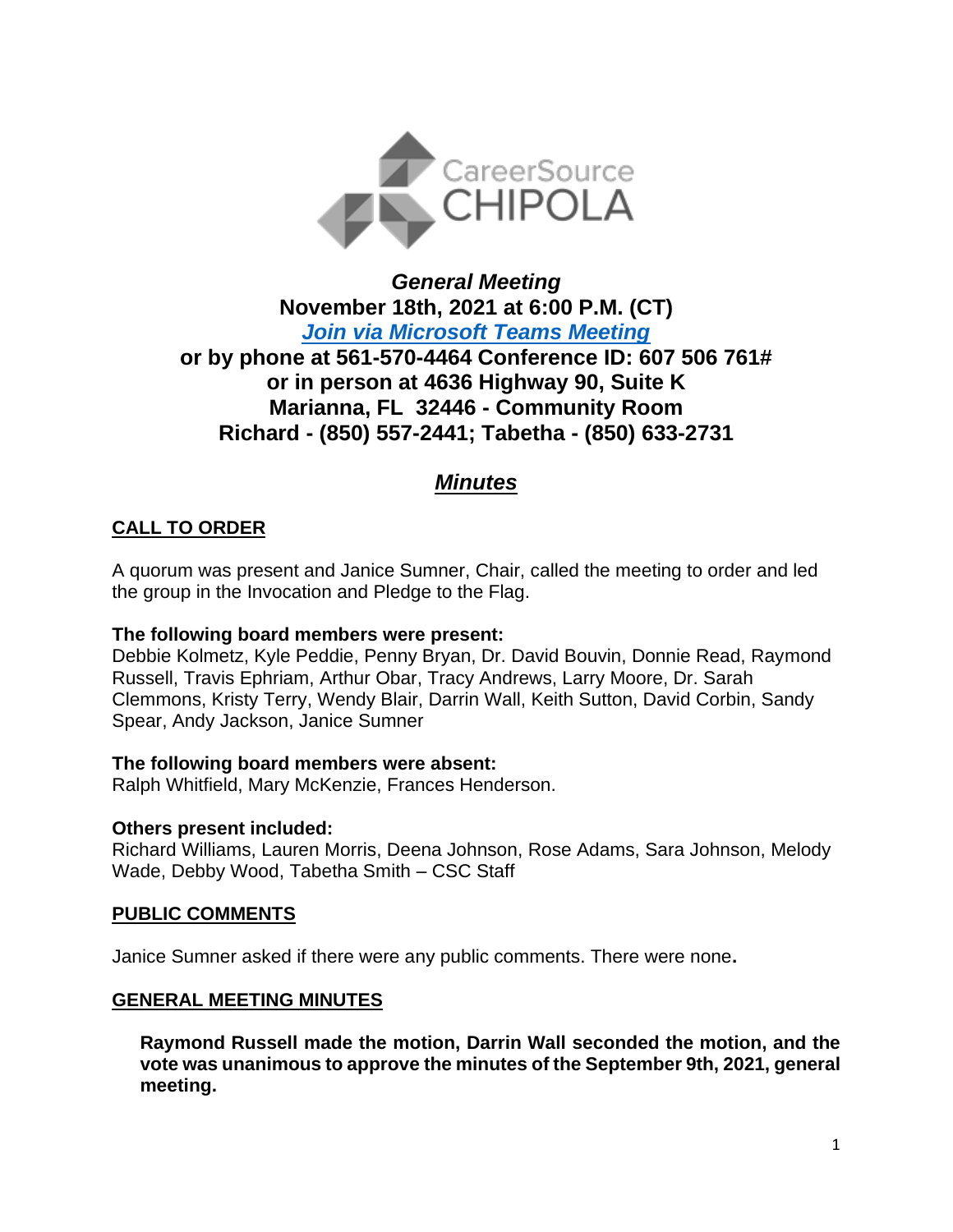# **STATUS OF FUNDS REPORT**

Richard Williams went over the Status of Funds Report.

## **EXECUTIVE COMMITTEE REPORT**

**A motion was made by Arthur Obar to approve the November 8th, 2021 minutes, seconded by Darrin Wall, and the vote was unanimous for the Board to approve the Executive Committee's decision to establish future Board Meetings to be held at 6:00 PM CST, with a meal served at 5:30 PM CST, and to be available both in-person and virtually.**

### **NDWG UPDATE**

Rose Adams provided an update on the Hurricane Michael National Dislocated Work Grant, stating that there were 16 participants at 9 worksites across all five CSC counties. She shared that there were 19 participants at 7 worksites as part of the COVID-19 NDWG.

# **YOUTH OUTREACH PRESENTATION**

Cheri Gilmore spoke on Career Pathways within Local High Schools, how they identify challenges by finding job seekers and combating low attendance at job fairs, recognizing needs by meeting individuals where they are and preparing students for their next step, providing solutions by giving career pathway education and providing service delivery in schools. Ms. Gilmore goes into depth of the lack of awareness she has witnessed, along with overwhelmed guidance counselors, and a desire to provide career guidance. Currently, Ms. Gilmore is working on partnering with local school speaking with students about career pathways, soft skills, resume building, and interview processes.

# **REGIONAL LABOR PRESENTATION**

Richard Williams presented Changing Demographics and the Labor Force, explaining why companies are having a hard time filling positions with so many people unemployed. Mr. Williams explained population and housing changes in our area due to Hurricane Michael, along with a surge in Baby Boomer retirement versus working age individuals entering the workforce.